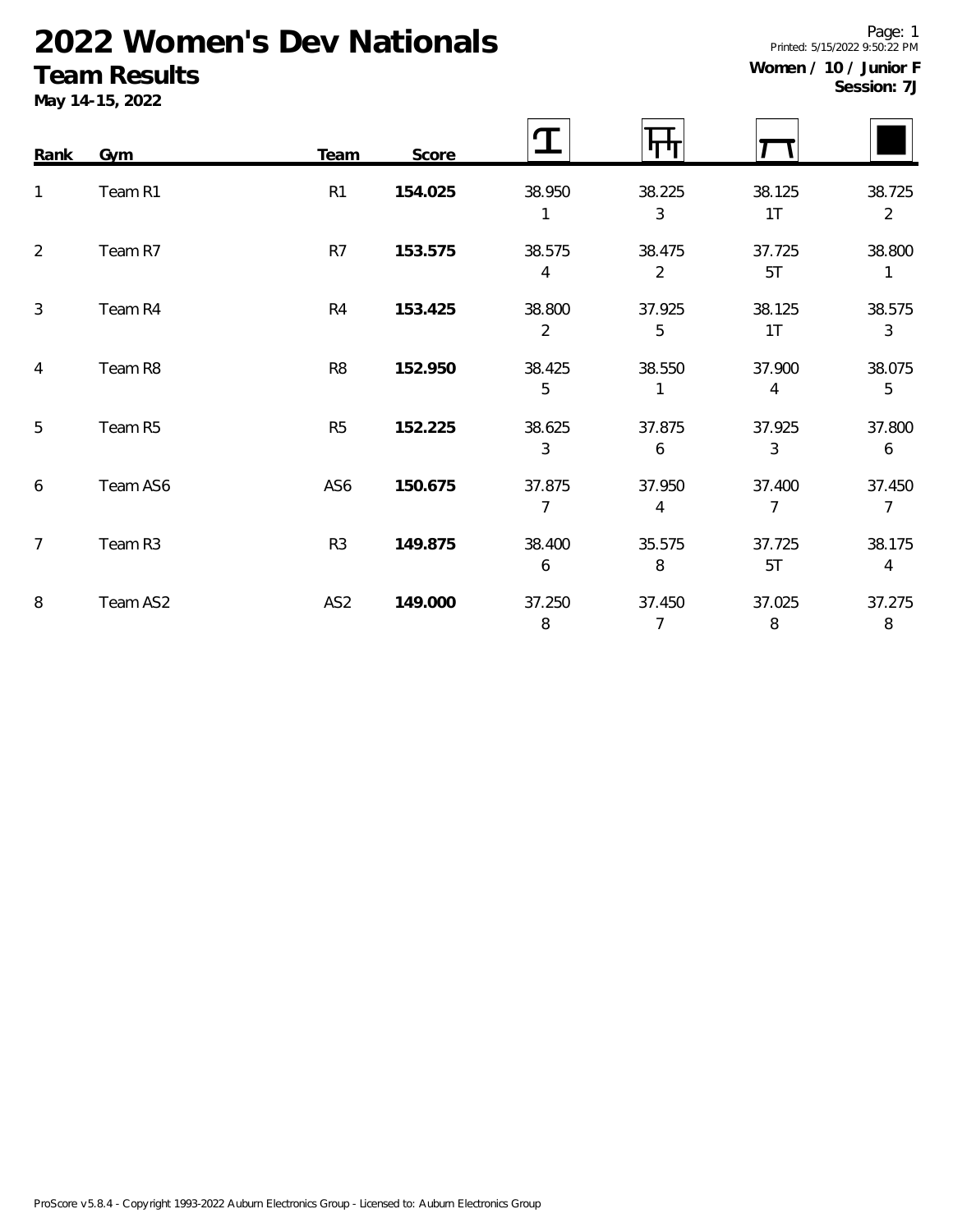### **2022 Women's Dev Nationals Meet Results**

**May 14-15, 2022**

Judge's Signatures Page: 1 Printed: 5/15/2022 9:50:28 PM **Women / 10 / Junior F Session: 7J**

 $\overline{\phantom{0}}$ 

 $\blacksquare$ 

| Rank Num Name |     | Gym                                       |                | 11 H         |                         |              | AA                       |
|---------------|-----|-------------------------------------------|----------------|--------------|-------------------------|--------------|--------------------------|
| 1             | 706 | Grace Drexler<br>Twin City Twist MN       | 9.800<br>4T    | 9.675<br>6T  | 9.500<br>10T            | 9.800<br>1T  | 38.775<br>$\mathbf{1}$   |
| 2             | 130 | Hannah Scheible<br>All American MI        | 9.850<br>3     | 9.225<br>27T | 9.775<br>$\mathbf{1}$   | 9.725<br>5   | 38.575<br>2              |
| 3             | 764 | Rylee Guevara<br>World Class VA           | 9.625<br>12T   | 9.550<br>16  | 9.575<br>$\overline{7}$ | 9.800<br>1T  | 38.550<br>$\mathbf{3}$   |
| 4             | 221 | Zoe Johnson<br>Bull City Gym NC           | 9.750<br>6     | 9.775<br>1T  | 9.475<br>14T            | 9.400<br>25T | 38.400<br>4              |
| 5             | 341 | Peyton Davis<br>First State DE            | 9.550<br>21T   | 9.675<br>6T  | 9.500<br>10T            | 9.650<br>10T | 38.375<br>5              |
| 6             | 291 | Aubrey Krohnfeldt<br>Desert Devils AZ     | 9.575<br>20    | 9.700<br>5   | 9.425<br><b>18T</b>     | 9.600<br>15T | 38.300<br>6              |
| 7             | 358 | Molly Peterson<br>Flips Gym MN            | 9.675<br>9T    | 9.600<br>12T | 9.450<br>16T            | 9.475<br>20  | 38.200<br>$\overline{7}$ |
| 8             | 292 | Kyen Mayhew<br>Desert Devils AZ           | 9.875<br>2     | 9.125<br>32T | 9.375<br>21T            | 9.800<br>1T  | 38.175<br>8              |
| 9Τ            | 159 | Kelsey Slade<br>Arizona Dynamics          | 9.900<br>1     | 9.100<br>35T | 9.500<br>$10*$          | 9.625<br>12T | 38.125<br>9T             |
| 9Τ            | 462 | Kalea McElligott<br>Infiniti Elite NY     | 9.500<br>$26*$ | 9.675<br>6T  | 9.500<br>$10*$          | 9.450<br>21T | 38.125<br>9T             |
| 9Τ            | 698 | Hannah Horton<br>Tobler MN                | 9.500<br>$26*$ | 9.525<br>17T | 9.550<br>8              | 9.550<br>17T | 38.125<br>9T             |
| 12            | 430 | Annalise Newman-Achee<br>Gymland/Arena NJ | 9.500<br>26T   | 9.725<br>4   | 9.225<br>32             | 9.650<br>10T | 38.100<br>12             |
| 13            | 366 | Mareli Muller<br>Frederick Gym MD         | 9.600<br>16T   | 9.500<br>20T | 9.375<br>21T            | 9.600<br>15T | 38.075<br>13             |
| 14            | 738 | Sophie Parenti<br>West Valley CA          | 9.550<br>21T   | 9.775<br>1T  | 9.100<br>42T            | 9.625<br>12T | 38.050<br>14             |
| 15            | 643 | Sienna Robinson<br>Salcianu Elite NV      | 9.450<br>31    | 9.125<br>32T | 9.725<br>2              | 9.675<br>9   | 37.975<br>15             |
| 16            | 372 | Sophie Hampp<br><b>GAGE MO</b>            | 9.375<br>33T   | 9.125<br>32T | 9.625<br>4T             | 9.750<br>4   | 37.875<br>16             |
| 17            | 143 | Mallory Barron<br>American Gym CA         | 9.475<br>29T   | 9.750<br>3   | 9.325<br>25T            | 9.300<br>33T | 37.850<br>17             |
| 18            | 450 | Cameron Smith<br>Hill's Gym MD            | 9.800<br>4T    | 9.200<br>29T | 9.125<br>40T            | 9.700<br>6T  | 37.825<br>18             |
| 19            | 310 | Mika Webster-Longin<br>East Bay Gym CA    | 9.300<br>38T   | 9.575<br>15  | 9.525<br>9              | 9.400<br>25T | 37.800<br>19             |
| 20            | 186 | Olivia Ahern<br>Believe Gym TN            | 9.600<br>16T   | 8.800<br>39  | 9.625<br>4T             | 9.700<br>6T  | 37.725<br>20             |
| 21            | 330 | Anna Flynn Cashion<br>Everest Gym NC      | 9.300<br>38T   | 9.625<br>10T | 9.100<br>42T            | 9.625<br>12T | 37.650<br>21             |
| 22            | 617 | Lindsey Hartman<br>Queen City OH          | 9.625<br>12T   | 9.675<br>6T  | 8.900<br>47T            | 9.425<br>23T | 37.625<br>22             |
| 23            | 378 | Danielle Latronica<br>Genie's Gym FL      | 9.550<br>21T   | 9.625<br>10T | 9.000<br>45             | 9.300<br>33T | 37.475<br>23             |
| 24            | 248 | Cady Duplissis                            | 9.550          | 9.375        | 9.350                   | 9.125        | 37.400                   |

 $\overline{\phantom{0}}$  $\overline{\phantom{0}}$ 

 $\blacksquare$ 

 $\overline{\phantom{0}}$ 

 $\blacksquare$ 

 $\overline{\phantom{0}}$ 

21T 24 24 46 24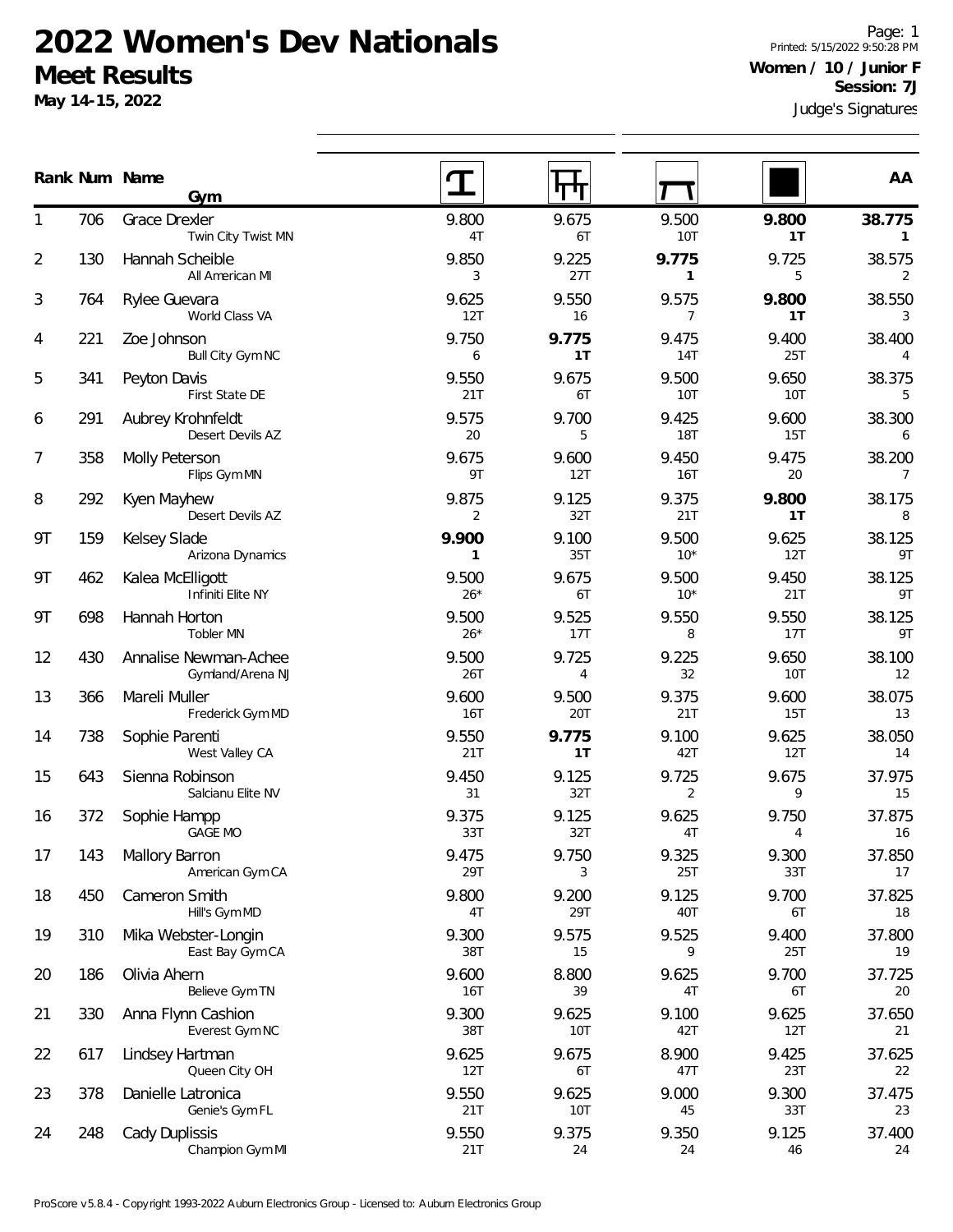## **2022 Women's Dev Nationals Meet Results**

**May 14-15, 2022**

Page: 2 Printed: 5/15/2022 9:50:28 PM **Women / 10 / Junior F Session: 7J**

|     |     | Rank Num Name<br>Gym                       |              |              |              |              | AA            |
|-----|-----|--------------------------------------------|--------------|--------------|--------------|--------------|---------------|
| 25  | 436 | Camryn Chiu<br>HI Island Twisters          | 9.150<br>51T | 9.600<br>12T | 9.325<br>25T | 9.300<br>33T | 37.375<br>25  |
| 26T | 515 | Alyssa Arana<br>Leyva Gym Acad FL          | 9.150<br>51T | 9.150<br>31  | 9.700<br>3   | 9.250<br>42T | 37.250<br>26T |
| 26T | 225 | Donna Uhlenberg<br>Bull City Gym NC        | 9.525<br>25  | 9.525<br>17T | 8.850<br>49  | 9.350<br>28T | 37.250<br>26T |
| 28  | 504 | Alyssa Taylor<br>Legacy Elite IL           | 9.125<br>54T | 9.600<br>12T | 9.150<br>37T | 9.300<br>33T | 37.175<br>28  |
| 29T | 659 | Regan McBride<br>Show Me Gym MO            | 9.625<br>12T | 9.100<br>35T | 8.900<br>47T | 9.450<br>21T | 37.075<br>29T |
| 29T | 752 | Sophie Kato<br>World Champions TX          | 9.175<br>49T | 9.450<br>22T | 9.125<br>40T | 9.325<br>30T | 37.075<br>29T |
| 31  | 776 | Clara Wallace<br>Xtreme Gym MO             | 9.700<br>8   | 8.675<br>42  | 9.425<br>18T | 9.250<br>42T | 37.050<br>31  |
| 32  | 271 | Alessa Louie<br>Colorado Gym               | 9.300<br>38T | 9.100<br>35T | 9.175<br>33T | 9.425<br>23T | 37.000<br>32  |
| 33  | 169 | Amy Doyle<br>Aspire Gym AR                 | 9.650<br>11  | 8.250<br>52  | 9.475<br>14T | 9.550<br>17T | 36.925<br>33  |
| 34  | 109 | Kate Bryant<br>Active Athletics CO         | 9.350<br>35  | 9.200<br>29T | 8.825<br>50  | 9.500<br>19  | 36.875<br>34  |
| 35  | 437 | Morgan Miller<br>Hanover Gym PA            | 9.000<br>56  | 9.525<br>17T | 9.275<br>29T | 8.975<br>50T | 36.775<br>35  |
| 36  | 435 | Cady Chiu<br><b>HI Island Twisters</b>     | 9.225<br>44T | 9.350<br>25  | 9.175<br>33T | 8.975<br>50T | 36.725<br>36  |
| 37T | 423 | JoJo Valahovic<br>Gym World OH             | 9.600<br>16T | 8.725<br>41  | 9.100<br>42T | 9.225<br>44  | 36.650<br>37T |
| 37T | 502 | Lauren O'Brochta<br>Legacy Elite IL        | 9.325<br>36T | 8.600<br>44T | 9.375<br>21T | 9.350<br>28T | 36.650<br>37T |
| 39T | 469 | Juliette Rider<br>J & R Gym TX             | 9.725<br>7   | 8.500<br>48  | 9.450<br>16T | 8.900<br>52T | 36.575<br>39T |
| 39T | 543 | Ella Bettineski<br>Naydenov WA             | 9.200<br>47T | 9.225<br>27T | 9.150<br>37T | 9.000<br>48T | 36.575<br>39T |
| 41T | 207 | Mia Hampton<br>Bronco Elite ID             | 9.225<br>44T | 8.600<br>44T | 9.275<br>29T | 9.400<br>25T | 36.500<br>41T |
| 41T | 202 | Reese Toland<br>Brestyan's MA              | 9.375<br>33T | 9.075<br>38  | 9.300<br>28  | 8.750<br>55  | 36.500<br>41T |
| 43  | 369 | JJ Coleman<br>G-Force NM                   | 9.675<br>9T  | 8.100<br>53  | 9.625<br>4T  | 9.000<br>48T | 36.400<br>43  |
| 44  | 112 | Noelle Ball<br>Advantage WA                | 9.600<br>16T | 9.275<br>26  | 8.150<br>57  | 9.300<br>33T | 36.325<br>44  |
| 45  | 499 | <b>Madison Gustitus</b><br>Legacy Elite IL | 9.325<br>36T | 9.500<br>20T | 8.550<br>54T | 8.900<br>52T | 36.275<br>45  |
| 46  | 174 | Amber Lowe<br>Atlanta N Stars GA           | 9.250<br>42T | 8.650<br>43  | 8.950<br>46  | 9.325<br>30T | 36.175<br>46  |
| 47T | 690 | Haylee Hardin<br>Texas Dreams              | 9.175<br>49T | 8.525<br>47  | 8.625<br>53  | 9.700<br>6T  | 36.025<br>47T |
| 47T | 383 | A'zya Cowans<br>Georgia Elite              | 9.200<br>47T | 8.300<br>51  | 9.250<br>31  | 9.275<br>41  | 36.025<br>47T |